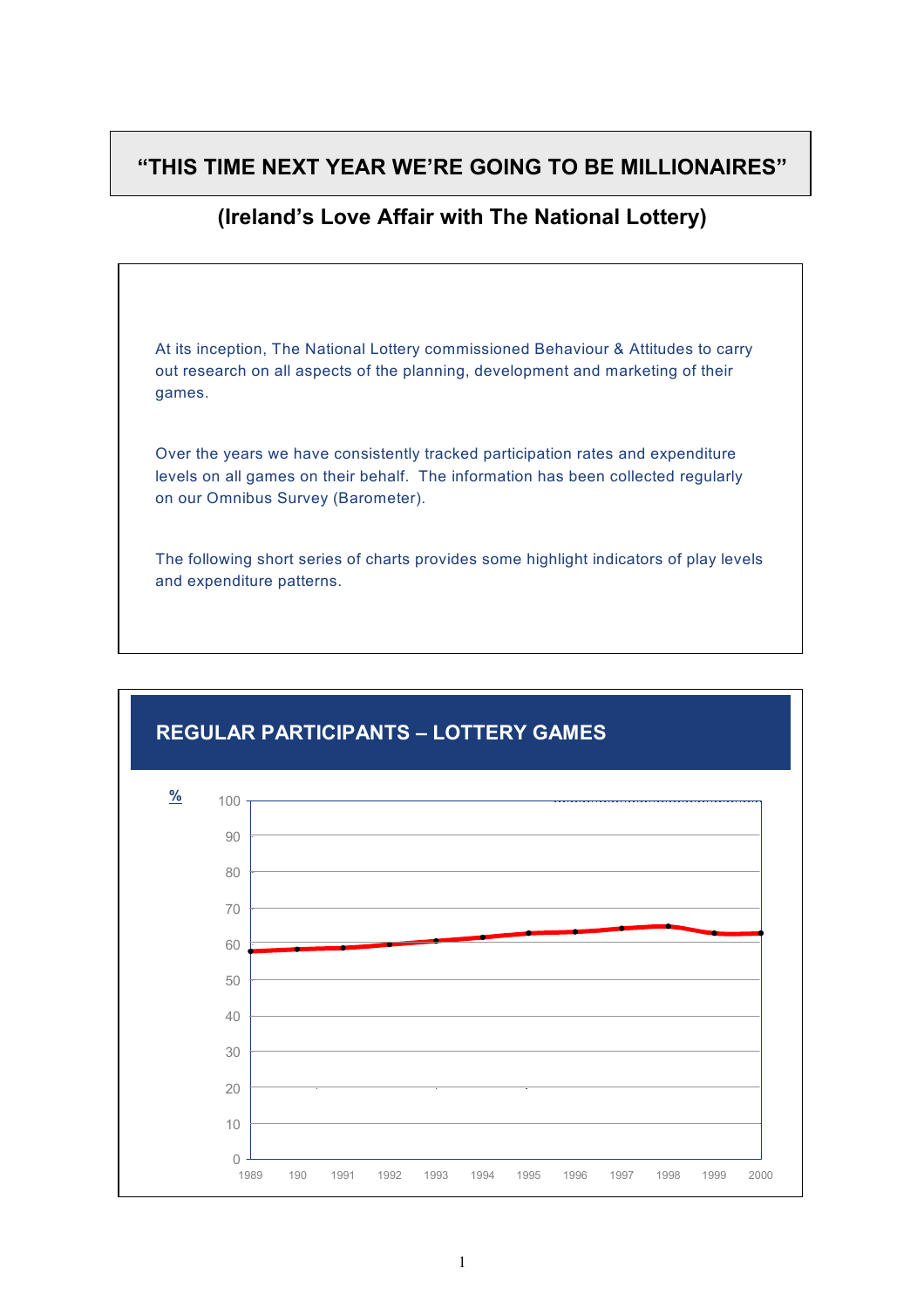# **CHARACTERISTICS OF PARTICIPANTS IN NATIONAL LOTTERY GAMES**

|         |             | Lotto         | Lotto<br>$5 - 4 - 3 - 2 - 1$ | Lotto<br><b>Plus</b> | Telly<br><b>Bingo</b> | <b>Instant</b><br>Games | <b>Total</b><br>Population |
|---------|-------------|---------------|------------------------------|----------------------|-----------------------|-------------------------|----------------------------|
| Gender: |             | $\frac{0}{6}$ | %                            | $\frac{9}{6}$        | %                     | %                       | %                          |
|         | <b>Male</b> | 52            | 55                           | 54                   | 33                    | 40                      | 49                         |
|         | Female      | 48            | 45                           | 46                   | 67                    | 60                      | 51                         |
| Age:    |             |               |                              |                      |                       |                         |                            |
|         | $18 - 24$   | 9             | 10                           | 10 <sub>1</sub>      | $\boldsymbol{8}$      | 11                      | 14                         |
|         | 25-34       | 21            | 17                           | 23                   | 17                    | 20                      | 20                         |
|         | 35-49       | 32            | 35                           | 35                   | 31                    | 31                      | 29                         |
|         | 50-64       | 23            | 28                           | 23                   | 27                    | 19                      | 21                         |
|         | $65+$       | 15            | 10                           | $\boldsymbol{9}$     | 17                    | 19                      | 16                         |

#### **CHARACTERISTICS OF PARTICIPANTS IN NATIONAL LOTTERY GAMES**

|                         | Lotto | Lotto<br>$5 - 4 - 3 - 2 - 1$ | Lotto<br><b>Plus</b> | <b>Telly</b><br><b>Bingo</b> | Instant<br>Games | <b>Total</b><br>Population |
|-------------------------|-------|------------------------------|----------------------|------------------------------|------------------|----------------------------|
| Region:                 | %     | %                            | %                    | %                            | %                | %                          |
| <b>Dublin</b>           | 32    | 17                           | 35                   | 27                           | 31               | 30                         |
| <b>Rest of Leinster</b> | 24    | 24                           | 17                   | 29                           | 23               | 23                         |
| <b>Munster</b>          | 26    | 24                           | 26                   | 28                           | 28               | 28                         |
| Conn/Ulster             | 18    | 35                           | 22                   | 16                           | 18               | 19                         |
| Area:                   |       |                              |                      |                              |                  |                            |
| Urban                   | 64    | 69                           | 66                   | 62                           | 67               | 63                         |
| Rural                   | 36    | 31                           | 34                   | 38                           | 33               | 37                         |
|                         |       |                              |                      |                              |                  |                            |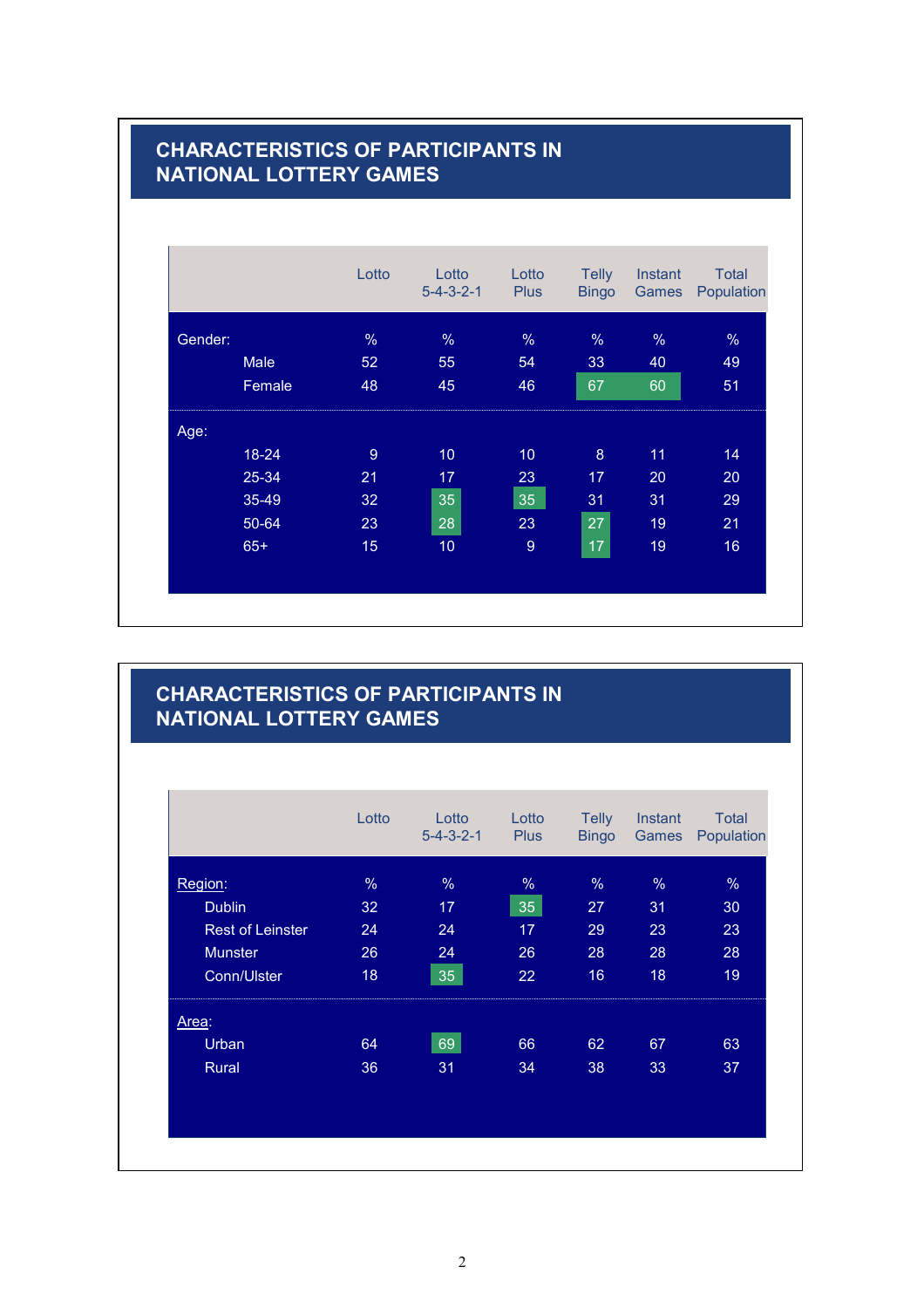#### **CHARACTERISTICS OF PARTICIPANTS IN NATIONAL LOTTERY GAMES**

|                               | Lotto           | Lotto<br>$5 - 4 - 3 - 2 - 1$ | Lotto<br><b>Plus</b> | <b>Telly</b><br><b>Bingo</b> | Instant<br><b>Games</b> | Total<br>Population |
|-------------------------------|-----------------|------------------------------|----------------------|------------------------------|-------------------------|---------------------|
| Socio-Economic Group:         | %               | %                            | %                    | %                            | %                       | %                   |
| AB (upper middle class)       | $6\phantom{1}6$ | $\overline{7}$               | 8                    | 2                            | 3                       | $\boldsymbol{8}$    |
| C1 (lower middle class)       | 30              | 24                           | 33                   | 26                           | 26                      | 28                  |
| C2 (skilled working class)    | 27              | 21                           | 26                   | 23                           | 25                      | 24                  |
| DE (unskilled &unemployed) 30 |                 | 45                           | 26                   | 42                           | 37                      | 29                  |
| F (farmers)                   | 8               | 3                            | $\overline{7}$       | $\overline{7}$               | 9                       | 11                  |
|                               |                 |                              |                      |                              |                         |                     |

# **CHARACTERISTICS OF PARTICIPANTS IN NATIONAL LOTTERY GAMES**

|                            | Lotto           | Lotto<br>$5 - 4 - 3 - 2 - 1$ | Lotto<br><b>Plus</b> | <b>Telly</b><br><b>Bingo</b> | Instant<br>Games | <b>Total</b><br>Population |
|----------------------------|-----------------|------------------------------|----------------------|------------------------------|------------------|----------------------------|
| <b>Labour Force Status</b> | %               | $\%$                         | $\%$                 | $\frac{0}{6}$                | $\frac{0}{6}$    | $\%$                       |
| <b>Work Full Time</b>      | 42              | 31                           | 51                   | 25                           | 34               | 39                         |
| <b>Work Part Time</b>      | 10              | 14                           | 12                   | 13                           | 10 <sup>°</sup>  | 9                          |
| Self Employed              | $6\phantom{1}$  | $\overline{7}$               | $\overline{4}$       | 3                            | $\overline{4}$   | $\overline{7}$             |
| <b>Unemployed</b>          | $\overline{4}$  | $ 10\rangle$                 | $\overline{5}$       | 5                            | $\overline{5}$   | $\overline{4}$             |
| <b>Home Duties Only</b>    | 24              | 21                           | 18                   | 39                           | 32               | 24                         |
| <b>Retired</b>             | 12 <sup>°</sup> | 17 <sup>2</sup>              | 8                    | 14                           | 12 <sup>°</sup>  | 12 <sup>°</sup>            |
| <b>Student</b>             | $\overline{2}$  | $\overline{0}$               | $\overline{2}$       | $\overline{1}$               | 3                | $\overline{5}$             |
|                            |                 |                              |                      |                              |                  |                            |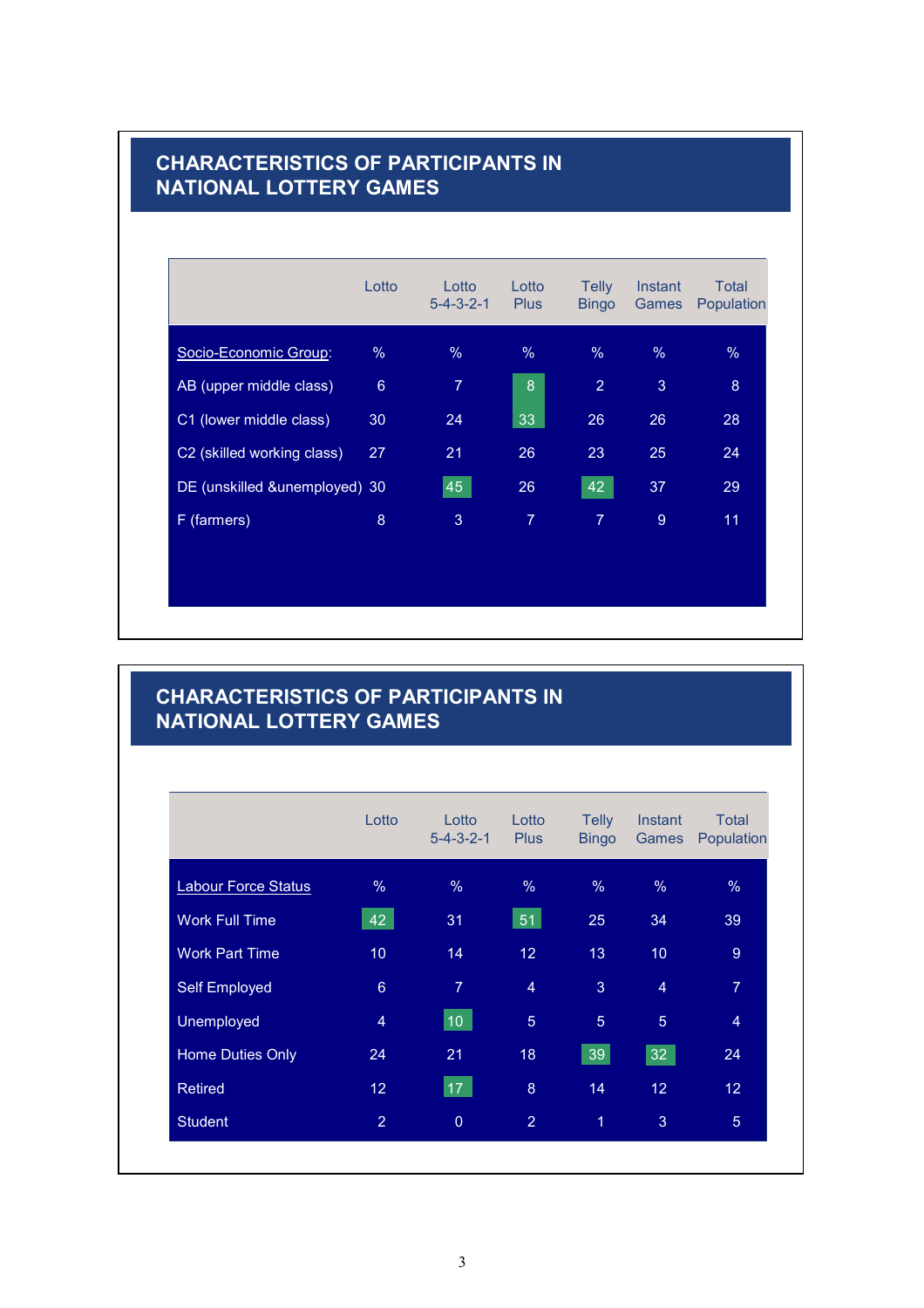



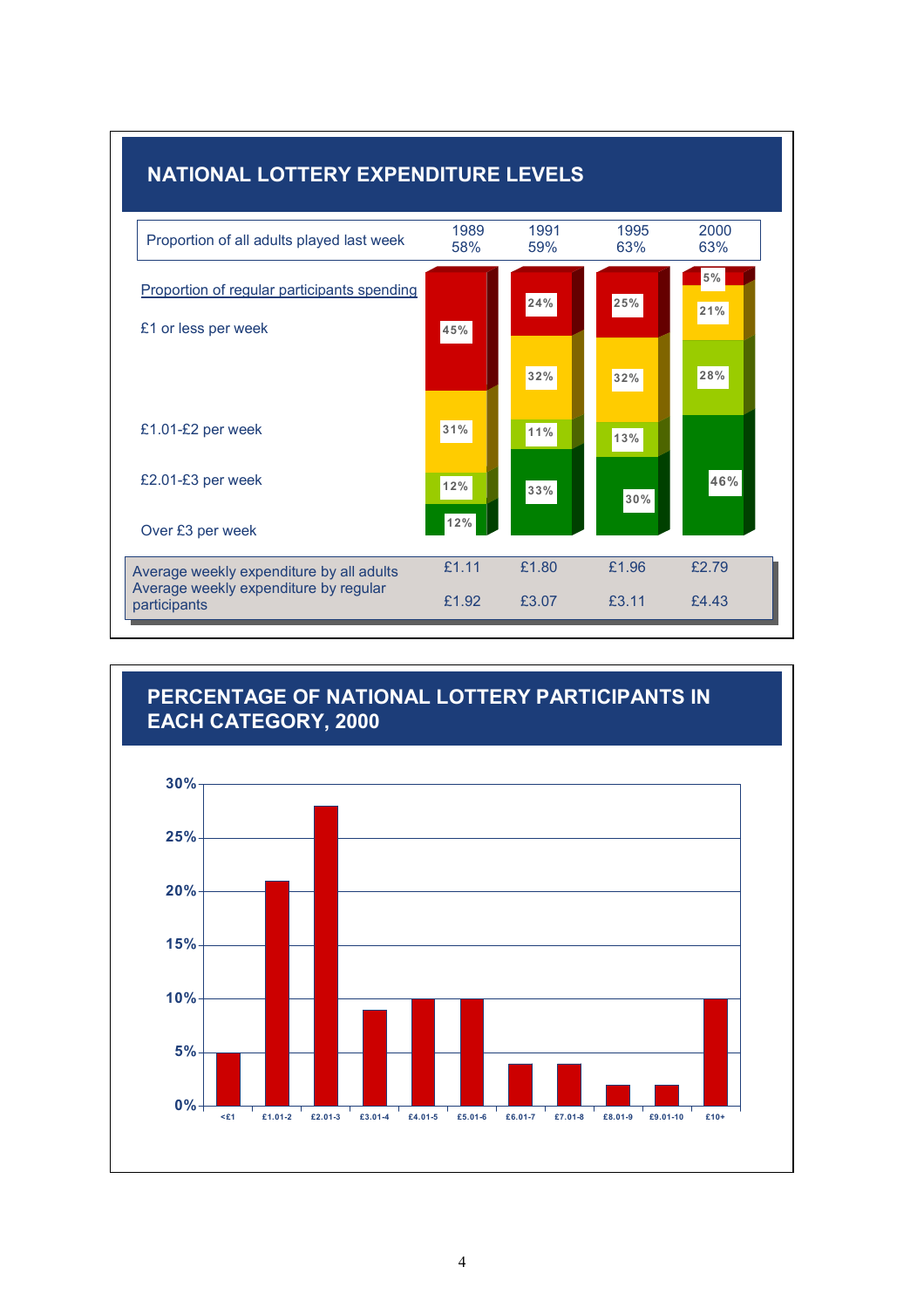### **AVERAGE WEEKLY EXPENDITURE OF REGULAR PARTICIPANTS, 2000**

|         |                          | Average weekly<br>expenditure | <b>Proportion Spending</b><br>>£6 per week |
|---------|--------------------------|-------------------------------|--------------------------------------------|
|         | All Regular Participants | £                             | $\%$                                       |
|         |                          | 4.43                          | 17                                         |
| Gender: |                          |                               |                                            |
|         | <b>Male</b>              | 4.72                          | 19                                         |
|         | Female                   | 4.14                          | 16                                         |
| Age:    |                          |                               |                                            |
|         | $18 - 24$                | 3.81                          | 16                                         |
|         | 25-34                    | 4.42                          | 17                                         |
|         | 35-49                    | 4.54                          | 19                                         |
|         | 50-64                    | 4.58                          | 19                                         |
|         | $65+$                    | 4.36                          | 16                                         |

### **AVERAGE WEEKLY EXPENDITURE OF REGULAR PARTICIPANTS, 2000**

|                         | Average weekly<br>expenditure | <b>Proportion Spending</b><br>>£6 per week |
|-------------------------|-------------------------------|--------------------------------------------|
| Region:                 | £                             | %                                          |
| <b>Dublin</b>           | 5.04                          | 24                                         |
| <b>Rest of Leinster</b> | 3.99                          | 13                                         |
| <b>Munster</b>          | 4.18                          | $\overline{5}$                             |
| Conn/Ulster             | 4.31                          | 16                                         |
| Area:                   |                               |                                            |
| Urban                   | 4.66                          | 20                                         |
| Rural                   | 4.01                          | 14                                         |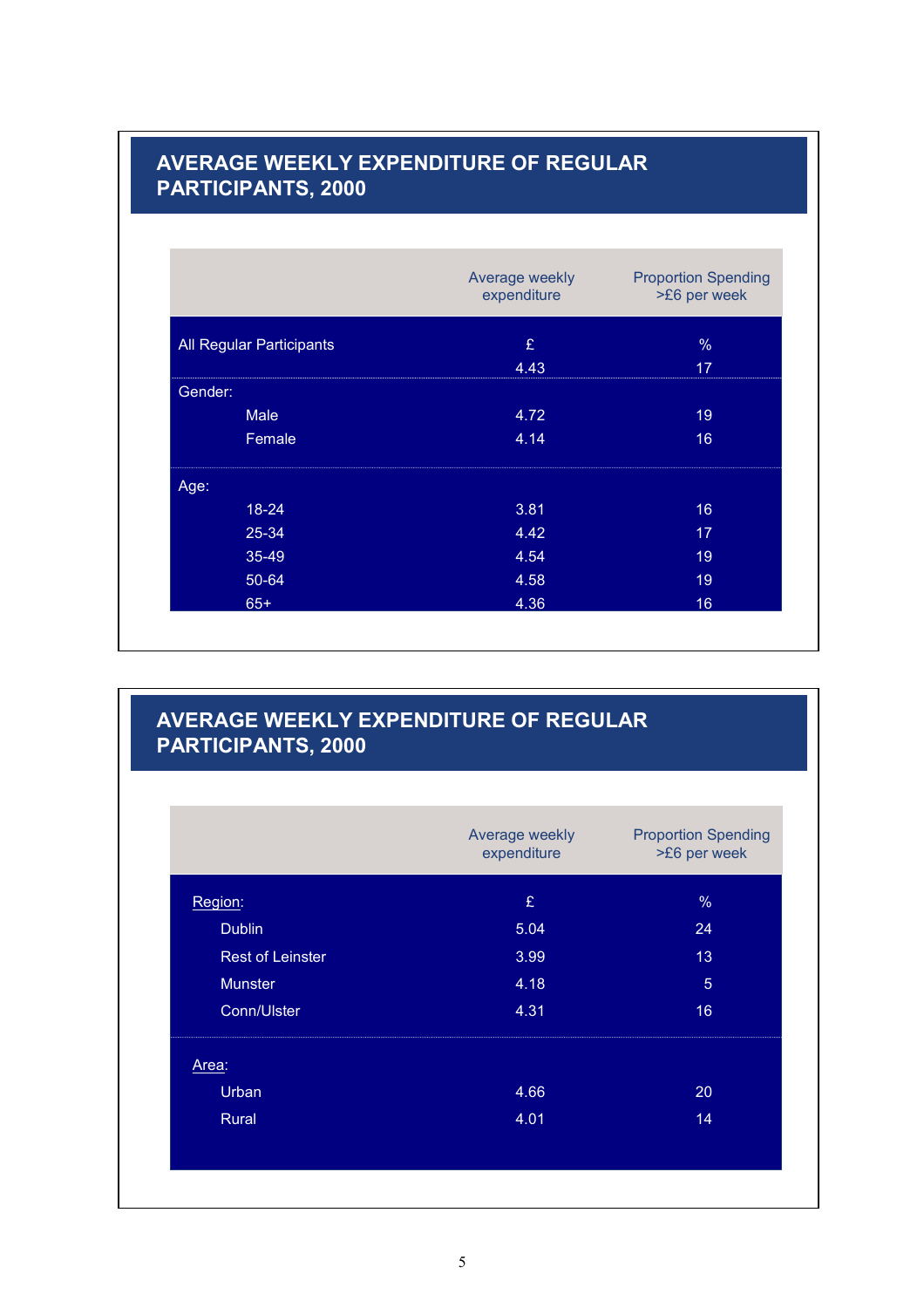# **AVERAGE WEEKLY EXPENDITURE OF REGULAR PARTICIPANTS, 2000**

|                                 | Average weekly<br>expenditure | <b>Proportion Spending</b><br>>£6 per week |
|---------------------------------|-------------------------------|--------------------------------------------|
|                                 | £                             | $\%$                                       |
| <b>All Regular Participants</b> | 4.43                          | 17                                         |
| Socio-Economic Group:           |                               |                                            |
| AB (upper middle class)         | 3.90                          | 15                                         |
| C1 (lower middle class          | 4.59                          | 18                                         |
| C2 (skilled working class))     | 4.57                          | 18                                         |
| DE (unskilled &unemployed)      | 4.54                          | 19                                         |
| F (farmers)                     | 3.62                          | 10 <sup>°</sup>                            |

### **AVERAGE WEEKLY EXPENDITURE OF REGULAR PARTICIPANTS, 2000**

|                                   | Average weekly<br>expenditure | <b>Proportion Spending</b><br>>£6 per week |
|-----------------------------------|-------------------------------|--------------------------------------------|
|                                   | £                             | %                                          |
| <b>All Regular Participants</b>   | 4.05                          | 24                                         |
| <b>Highest Level of Education</b> |                               |                                            |
| Primary                           | 4.10                          | 23                                         |
| Intermediate Certificate          | 4.32                          | 26                                         |
| <b>Group Certificate</b>          | 4.65                          | 34                                         |
| <b>Leaving Certificate</b>        | 4.05                          | 26                                         |
| <b>Third Level</b>                | 3.28                          | 14                                         |
| <b>Masters</b>                    | 1.80                          | $\overline{0}$                             |